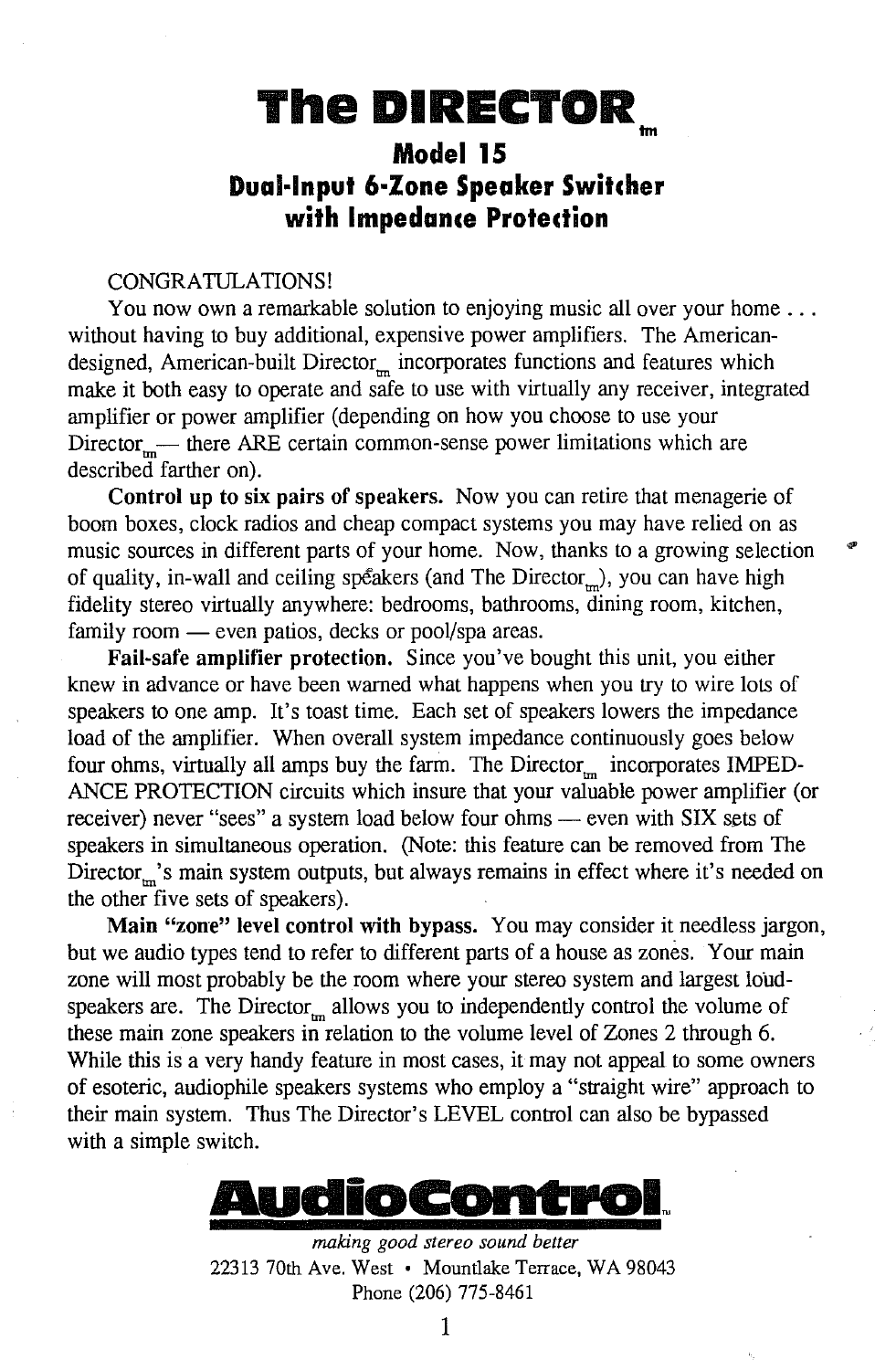Different tunes for different rooms. What if you want to watch Attack of the Mutant Vampire Bananas in glorious Dolby Pro Logic<sub>ing</sub> Surround Sound in your main listening room, but your teenage son wants to study to the soothing strains of heavy metal in his room? With the addition of a second power amplifier, The Director\_lets you select one sound source for your main speakers and another for the rest of the house (well, maybe just for your teenager's room).

Easy to install; easy to live with. All connections to and from The Director<sub>m</sub> are reliable, sturdy 5-way binding posts on the component's back side. Even if you're so un-mechanical that you hire an electrician to change your light bulbs, you'll have no problem getting The Director<sub>m</sub> up and running in minutes. Then you'll begin to appreciate its physical design. Because The Director is a full-size component, you can stack other stereo equipment on top of it. And it won't scuttle away when you press on its controls the way smaller switching boxes have a habit of doing.

Made in the Northwest Rain Forest. Your Director began its existence at our factory in Mountlake Terrace, Washington, a few miles north of Seattle. Here, we also build precision test instruments, home audio equalizers and analyzers and a Totally Awesome line of car stereo components. AudioControl began over a dozen years ago and has won so many audio industry awards for design and engineering excellence that our reception room wall is starting to sag. But enough about us. Let's get your new MULTI-ROOM stereo system up and running!

## I. **PLANNING YOUR MULTl·ROOM SYSTEM**

In a nutshell, here's how The Director<sub>m</sub> works (a full "Guided Tour" of each Director control is included farther on)

You can connect The Director<sub>m</sub> to one or two power amplifiers (we'll call 'em Sources A & B) and six sets of speakers (If you have a TV with external speaker outputs, you have a second amplifier and sound source you may not have known about).

Source A can be routed to any or all of six sets of stereo speakers: your main system (MAIN ZONE) and five other zones.

Source B can be routed only to your MAIN ZONE speakers. You can select Source B (your TV, for example) in your main listening room while the other five zones are playing Source A.

• The volume level (loudness) of the speakers in Zones 2, 3, 4, 5 and 6 are determined by the volume control you'd normally use on your receiver, integrated amp or preamplifier.

The volume level of the MAIN ZONE can be independently adjusted with The Director $\mathbf{m}$ 's LEVEL control.

2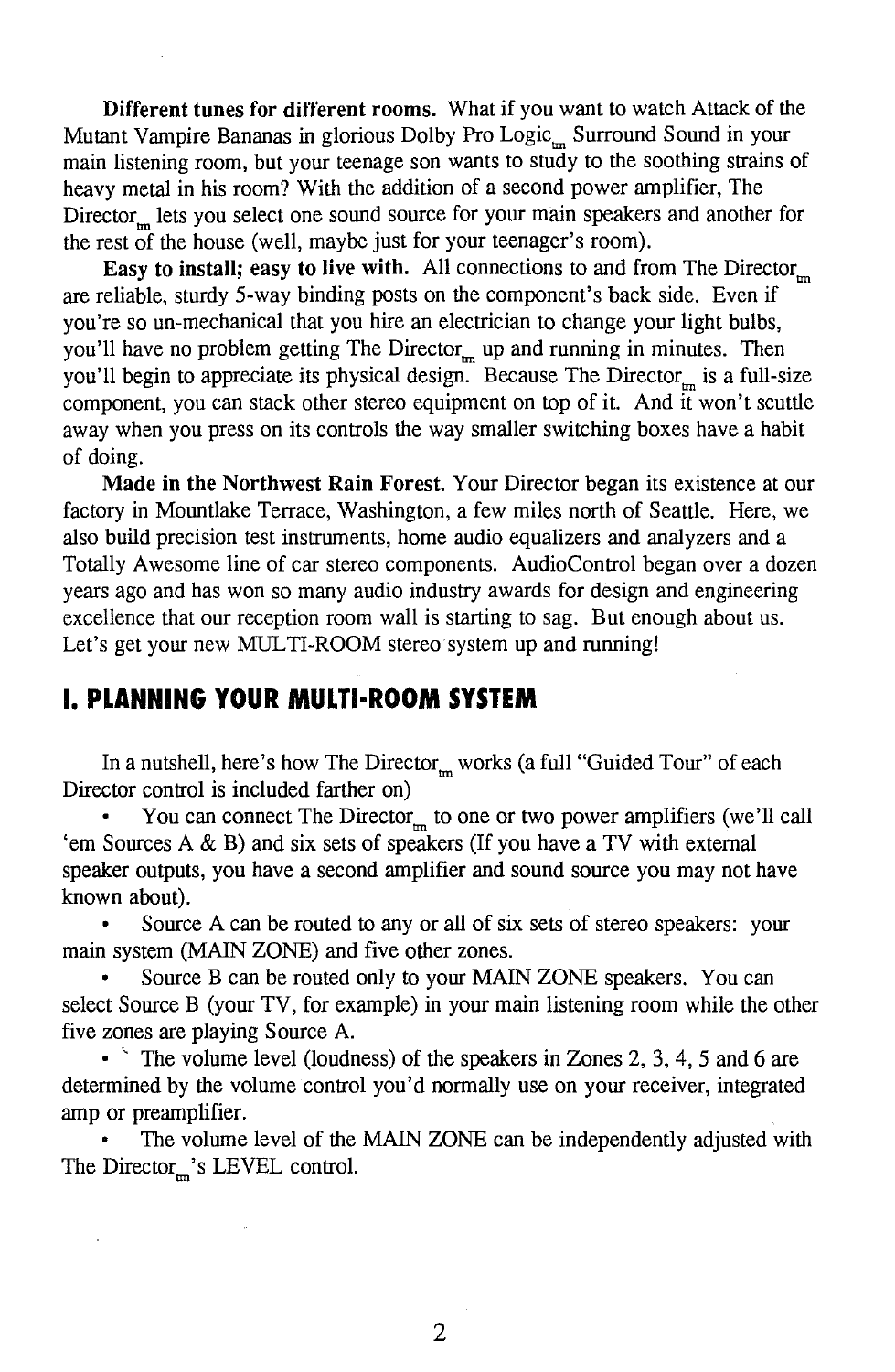Drawing 1 shows a simple hook-up with one Source. This could be a receiver, an integrated amplifier or a power amp. Whatever you're playing  $-$  a CD, FM,  $\cos$  cassette  $\cos$  can be heard in any combination of zones.



Drawing 2 is a bit more elaborate and takes advantage of The Director<sub>m</sub>'s second input. A bigscreen TV with external speaker outputs (most have 'em) is acting as Source B. Now you can watch Rambo 8 in stereo through your main system while the rest of the house zones out on that boxed set of Box Car Willie's Greatest Hits that your aunt sent you for Christmas.

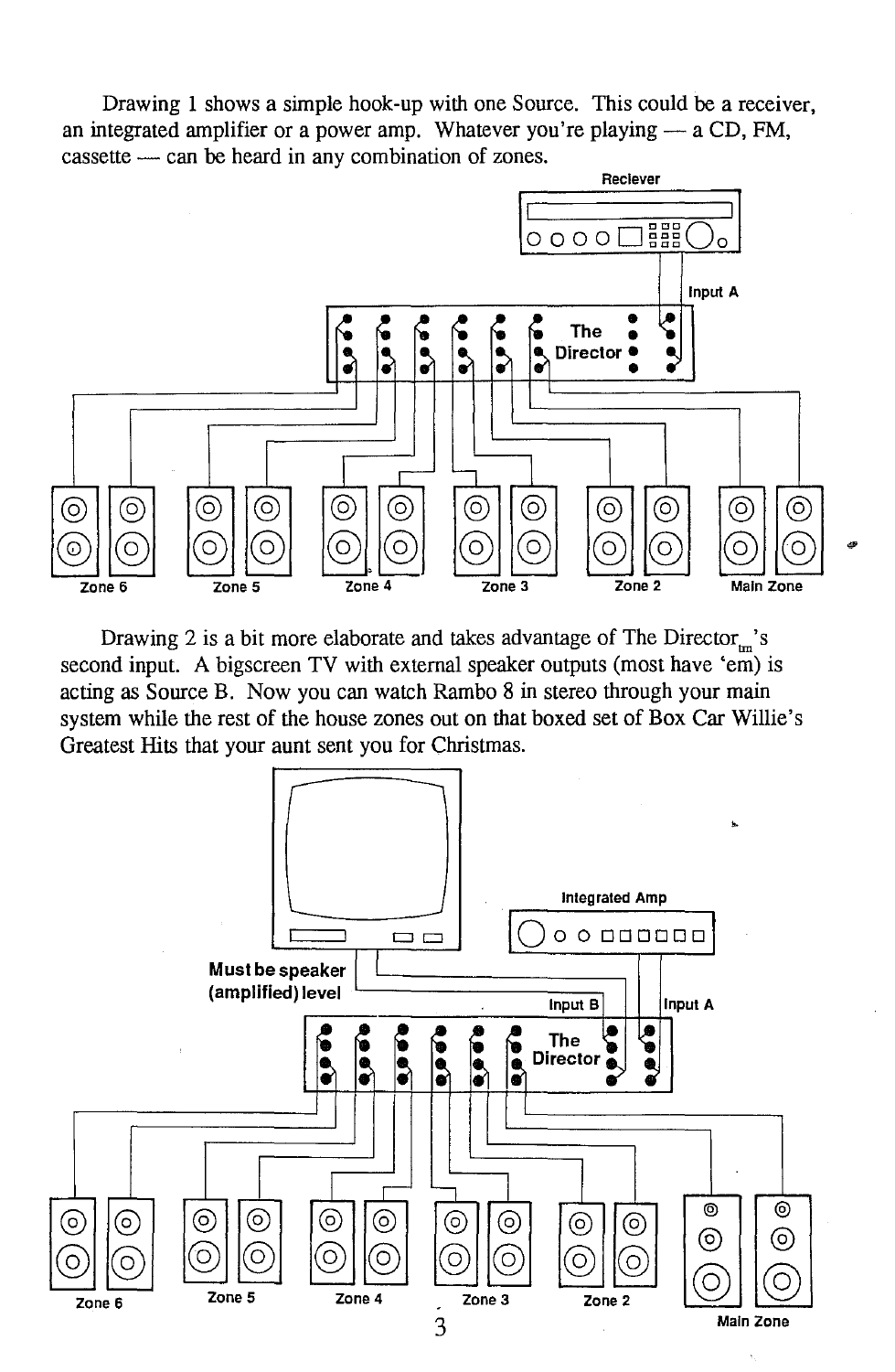Drawing 3 is a variation which also uses two amplifiers. The main audiophile system (MoltoLira turntable, Golden Ear Systems preamplifier and Snivelbotham Class A Tube Amplifier) are connected exclusively to Source  $B$  - for use only in the main listening room. The rest of the house gets background music through an inexpensive TofuTronic receiver which acts as Source A.



Drawing 4 is an advanced system with The Director's "cascaded" in tandem. There are literally dozens of possibilities, depending on what source you'd like to route to which zone(s).

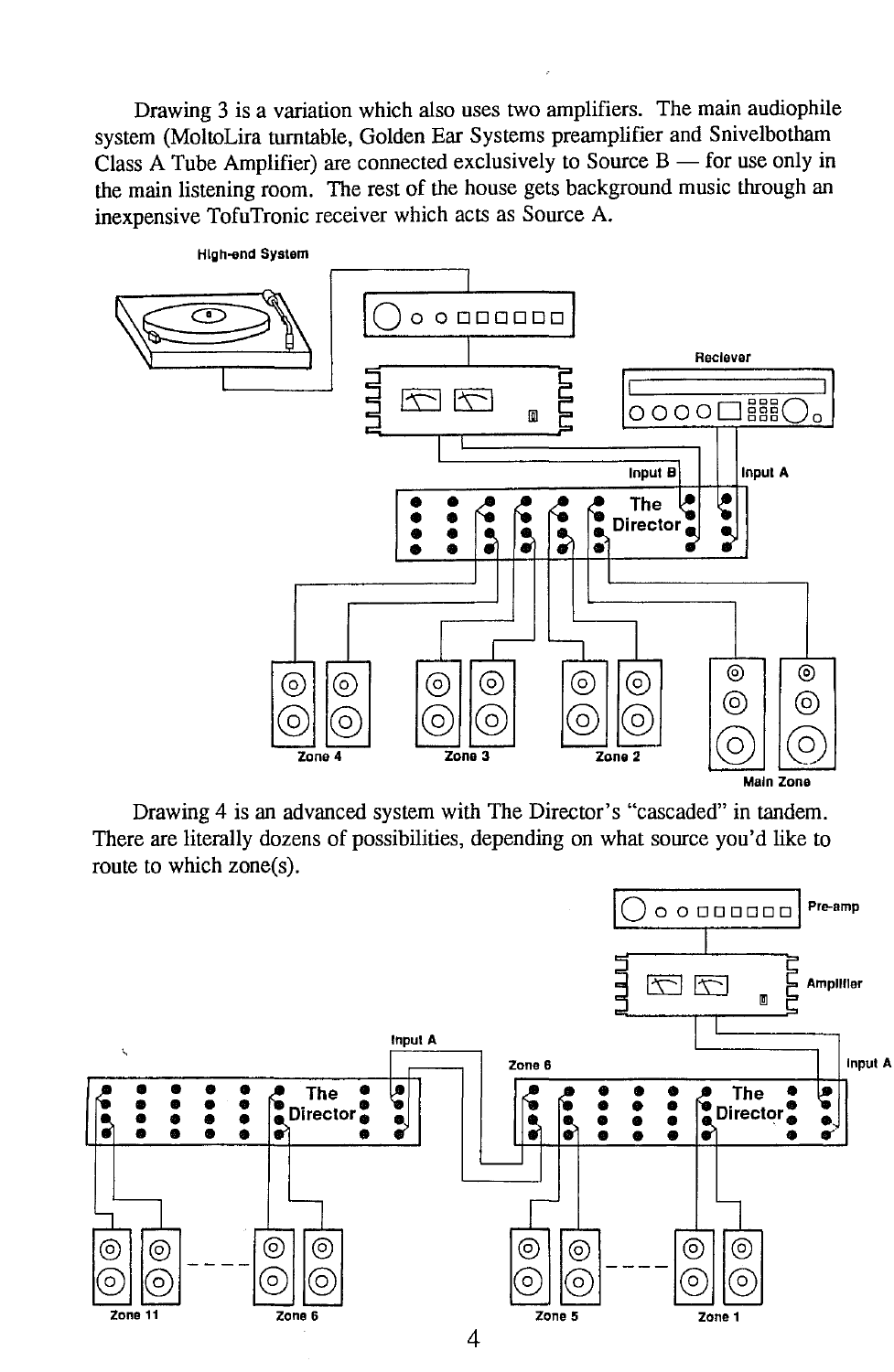## II. **WHAT YOU'LL NEED**

1. The Director  $_m$  Model 15.

2. A receiver, integrated amplifier or separate power amplifier with a MAXIMUM rated 8-ohm output of 150 watts per channel. If you don't know your amplifier's rating (or receiver's amp section rating), it can be determined by checking the specifications in the owner's manual, calling the manufacturer or checking Audio Magazine's Equipment Buyer's Guide (published each October) if your amp is a recent model. See WARNING at the end of Section IV in this manual.

OR

2A. If you don't intend to use The Director's MAIN SYSTEM LEVEL control, a receiver, integrated amplifier or separate power amplifier with a MAXI-MUM rated 8-ohm output of 450 watts per channel. See WARNING at the end of Section IV in this manual.

3. Speaker wire. When adding speakers in different parts of your home, you'll need LOTS of speaker wire. You'll be amazed how much wire is required  $\bullet$ when you're stringing through attics, crawl spaces, along baseboards, etc. So two temptations strike. 1) buy really thin wire because it's cheap; 2) buy really thin wire because it's unobtrusive. Unfortunately, there is an important relationship between the length of the wires between a speaker and The Director<sub>m</sub> and the thickness of the wire. Basically, the longer the distance, the thicker the wire necessary. If you use thin wire, it will not only affect the sound of the speakers but cause your amplifier to overheat before it reaches maximum output level. The following is a simple chart for selecting "zip cord", the most common 2-conductor wire available:

| WIRE LENGTH BETWEEN                    |               |
|----------------------------------------|---------------|
| SPEAKER AND THE DIRECTOR <sub>TM</sub> | WIRE GAUGE    |
| under 10 feet                          | 18 gauge      |
| 10-25 feet                             | 16 gauge      |
| 25-50 feet                             | 14 gauge      |
| 50-100 feet                            | 12 gauge      |
| over 100 feet                          | 8 or 10 gauge |
|                                        |               |

Note that, just to be confusing, wire gauge numbers get SMALLER as the wire gets LARGER. Repeat: overbuy on wire. Get a big roll. If you're adding even two zones (for example a den and a bedroom) buy considerably more wire than you think you '11 need. All those right angles and turns will consume an amazing amount.

Your other alternative is "speaker interconnect" wire, sold by stereo dealers. It can range from 50 cents to \$30 per foot, is quite thick, and often uses a higher grade of copper than zipcord. Your decision to use one of the many brands of "speaker interconnect wire" versus hardware store zipcord is a decision we don't care to get into. Suffice to say that you cannot go wrong with any brand offered by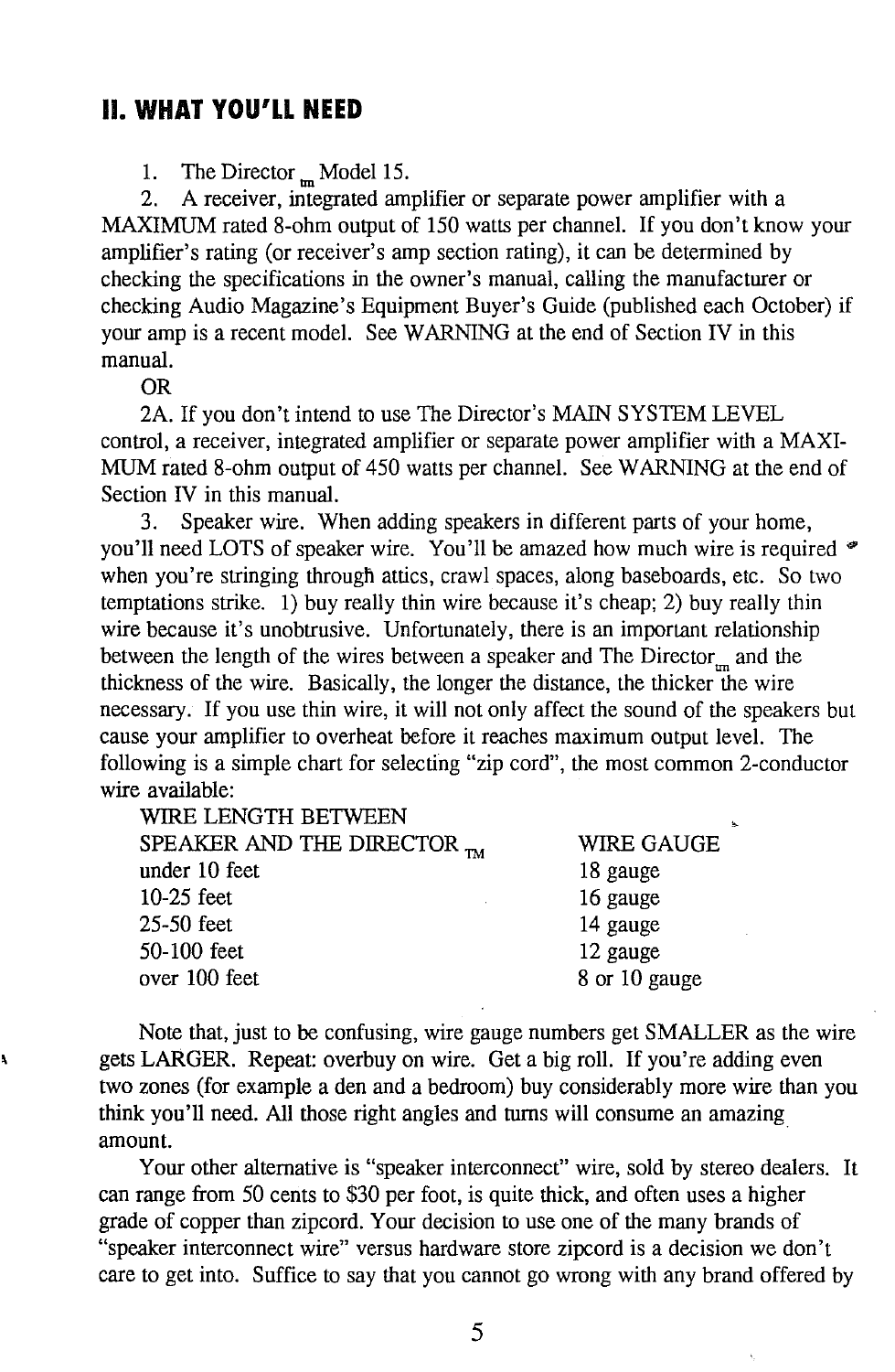your AudioControl dealer. Because this special wire is thick, it will require some sort of termination at both ends  $-$  a banana plug, spade or pin lug, etc. These are gold-plated and much easier to install than twisted zip cord.

4. Two lengths of 12-gauge wire for connections between The Director<sub>m</sub> and your amplifier. Repeat: No matter what kind of wire you used for The Director to-remote zone speakers, make sure these short lengths are no thinner than 12 (TWELVE) gauge.

5. Something to cut your wire with such as diagonal pliers.

6. Something to strip the ends of the speaker wires with. A real wire stripper is best, but you can use a knife if you're not into tool mania.

7. Any other tools necessary to route the speaker wire to each zone (drills, jack hammers, specially-trained wire-carrying greased Guinea Pigs, etc.

8. Speakers for your remote zones. There are almost 100 companies now making in-wall speakers these days and many if not most of their designs are excellent. Many can easily be installed in existing walls. There are also speakers which fit in fiberboard "drop" ceilings and several external speakers which mount on swivel brackets. Also, don't ignore the possibility of simply using good old box loudspeakers in one or more of your rooms. They don't require cutting holes in the wall and can fit nicely on a bookshelf or over kitchen cabinets. If you intend to put speakers on a deck, patio or especially in a high-humidity area such as a spa or near a pool, be sure to use moisture-resistant or "outdoor" speakers.

9. (OPTIONAL) Rack mounting brackets for The Director $\mathbf{r}_{\mathbf{m}}$ .

## Ill. **DOING THE DEED**

A note about wire polarity if you 're using zipcord. It is VERY important to maintain what we techies call polarity. Simply put, there are two "channels" in each speaker wire: "+" and "-". Plus (red) Director terminals MUST be connected to plus speaker and amplifier terminals; and minuses (black) to minuses. If you don't, you'll lose bass response and good stereo imaging. Component manufacturers (us included) have standardized on red connectors as PLUS and black connectors as MINUS. That's how it is on the back of The Director<sub>m</sub> and on the remote zone speaker terminals.

But you're probably not using wire that has red and black insulation. So you need to distinguish between the conductors, "assign" one to RED('+" and one to  $BLACK$ " $\cdot$ ", and then stick with this convention all during the wiring process.

The easiest kind of zipcord to differentiate is the kind with a clear conductor. Inside, you can see one "silver" wire and one "copper" wire. Use the "copper" one for connection to RED('+" connections.

Less expensive zipcord is covered with dull brown, black or white insulation and the conductors inside are both copper. There is still a way to differentiate the two conductors. Look closely and you'll notice that one conductor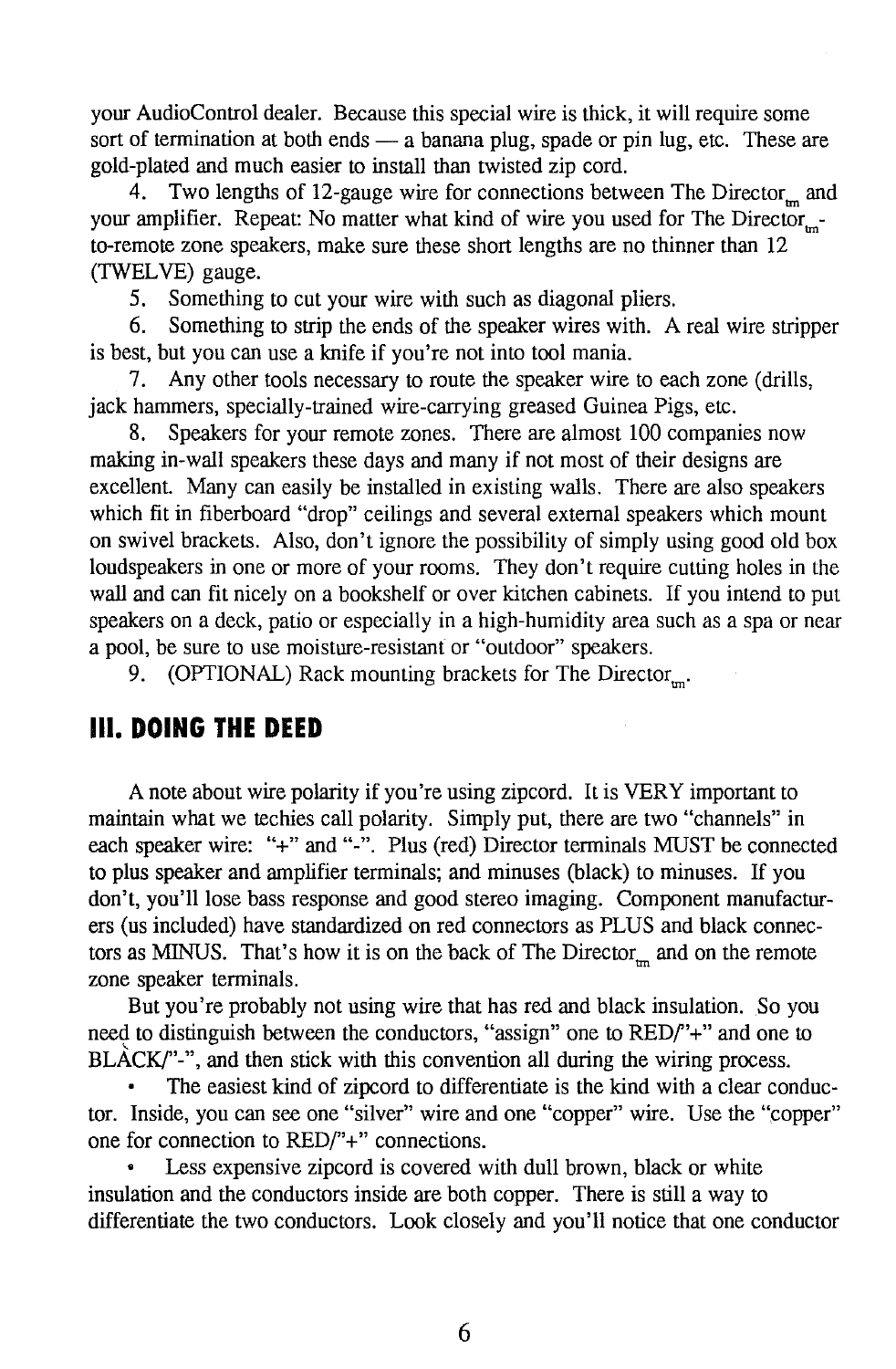is covered with very thin, raised parallel lines. Use that one for connection to *RED('+"* terminals.

Occasionally you'll run into zipcord that doesn't seem to have ANY distinguishing markings. But when you strip off the insulation, you'll notice that one conductor has a piece of yarn interwoven with it. Sneaky, but effective.

Hook-up steps. We're going to assume that you have installed your remote zone speakers in various rooms and managed to get the wires back to your main stereo system (sounds easy but can fully exhaust your vocabulary of profanity). PERMANENTLY MARK EACH SET OF WIRES with the room from which they originated!

We also assume you've ripped open the AudioControl cardboard packing box, since you're reading this manual. SAVE THE BOX just in case you need to ship The Director<sub>m</sub> sometime.

Finally, we've written these instructions assuming you're using plain, unterminated zipcord. Naturally spade lugs, banana plugs or pin connectors are easier to hook up. If you're using them, please bear with us during comments about unterminated wire.

œ

1. MAIL IN THE WARRANTY CARD that came with The Director<sub>m</sub>.

2. SAVE THE SALES SLIP OR INVOICE from the store where you bought the unit. This is MUCHO-MEGA important for determining when your warranty coverage began - and also for insurance purposes if (perish the thought) someone appropriates your Director unit along with the rest of your stereo some dark night when you're vacationing in Tahiti.(Advanced Installer Note: if you wish to defeat the Impedance Protection on the SOURCE B input, do so now. Consult the section titled "FOR EXPERTS" farther on.)

3. Placement of The Director $_{\rm mr}$ . You can stack your Director in with other stereo components, but it MUST have at least 1/4" clearance for cooling. Under no circumstances should you block the cooling vents on The Director's top~ Also, as with any stereo component which handles high power, it should be set up in a wellventilated area.

Also consider that you're going to be using the controls on The Director<sub>m</sub> quite a bit, so make sure it's readily accessible without bending down or getting a step ladder.

If you're rack-mounting The Director $<sub>mn</sub>$ , attach the mounting brackets at this</sub> time, but don't screw it into the rack  $-$  it's much easier to make speaker connections with the unit out in the open.

4. Amp-to-Director connections, SOURCE A (for zones 1, 2, 3, 4, 5 and 6). Cut equal lengths of wire that comfortably reach from your amplifier to The Director<sub>m</sub>'s SOURCE A inputs. No matter what kind of wire you used for The  $Director_{\text{m}}$ -to-remote zone speakers, make sure these short lengths are no thinner than 12 (TWELVE) gauge.

5. Strip off 3/8" of insulation off both ends of both wires.

6. Split apart each end of both wires until the conductors are separated for the first 1" of their length.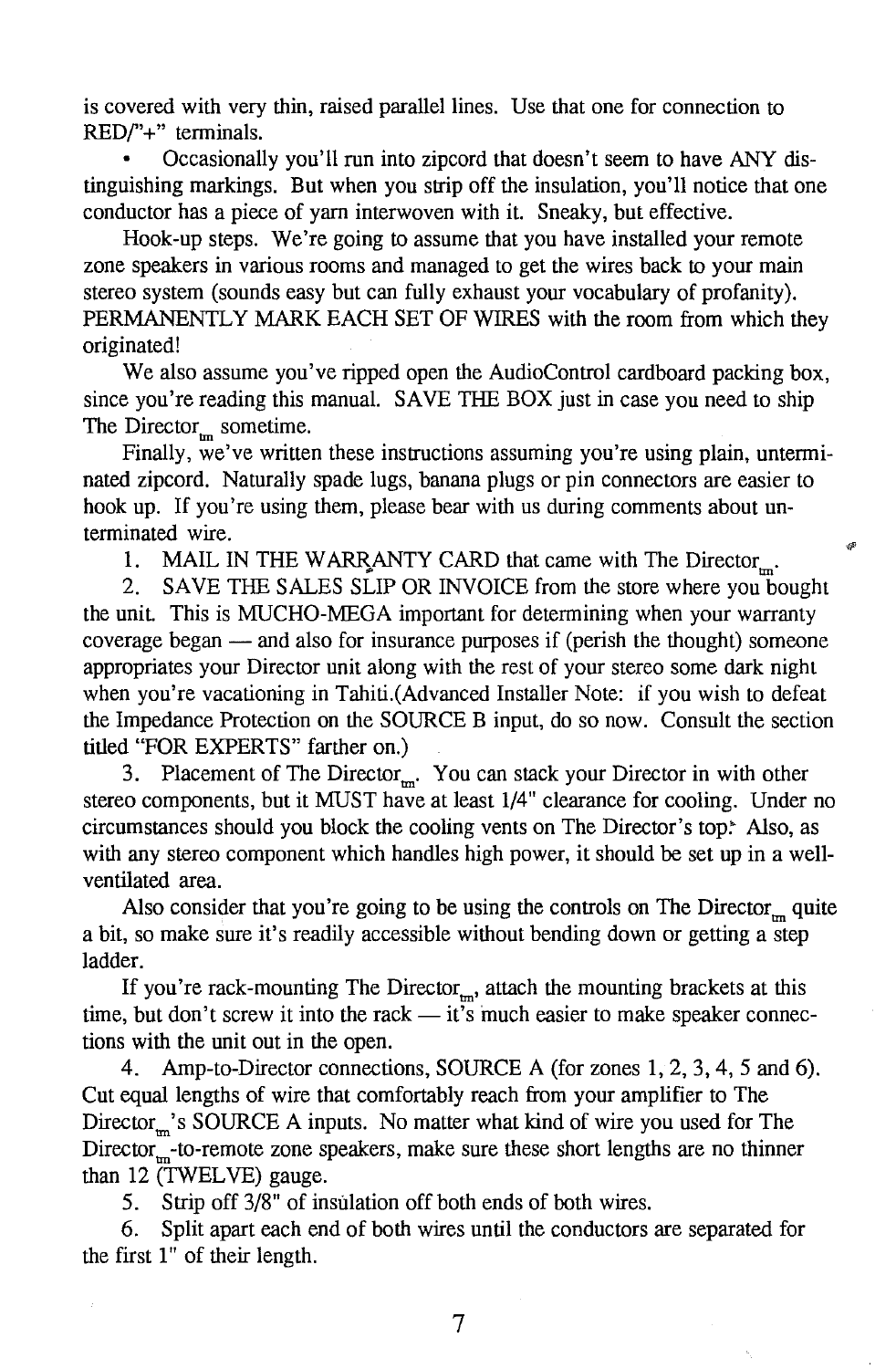

7. Carefully twist the individual strands of each conductor until they stay together in a sort of spiral (see drawing). This is to make sure no stray strands can touch another adjacent connector.

8. Unscrew the SOURCE A input connectors on the back of The Director $\ldots$ .

9. Connect one end of both wires to the amplifier/receiver/integrated amp and the other to the SOURCE A connectors on the back of The Director $\ldots$ . Wrap the twisted conductors around the connector's central post.

Make sure that " $+$ " is connected to " $+$ " and "-" to "-" (RED to RED and BLACK to BLACK.

Also double-check that LEFT on the amplifier speaker terminals corresponds with LEFT on The  $Directory$ 's SOURCE A terminals.

Double-check that all of the thin strands of each conductor are secured and don't protrude or touch adjacent terminals. It takes just one itty bitty strand to cause a short circuit and subsequent amp shutdown.



Tighten all connectors so that the wires hold fast when you gently pull on them.

10. Amp-to-Director connections, SOURCE B (for MAIN ZONE only. Skip to Step 11 if you're only using one amplifier). Remember, SOURCE B must be connected to a different amplifier than SOURCE A. Repeat Steps 4-8, making connections between the second amplifier and SOURCE B connectors on the back of The Director<sub>m</sub>.



11. Speaker-to-Director connections. Remove 3/8" insulation, split and twist all the speaker wires for Zones 1 to 6 as detailed in Steps 5 through 7. Then connect them to the appropriate ZONE connectors on the back of The Director<sub>m</sub>.

If you're connecting less than five total remote zones (other parts of your house), use consecutive connectors on the back of The Director<sub>m</sub>. For example, if you're just adding in-wall speakers in your den and bedroom, connecting them to ZONE 2 and ZONE 3. That way, anyone in your family who selects a zone won't get confused with zone switches that aren't connected to anything.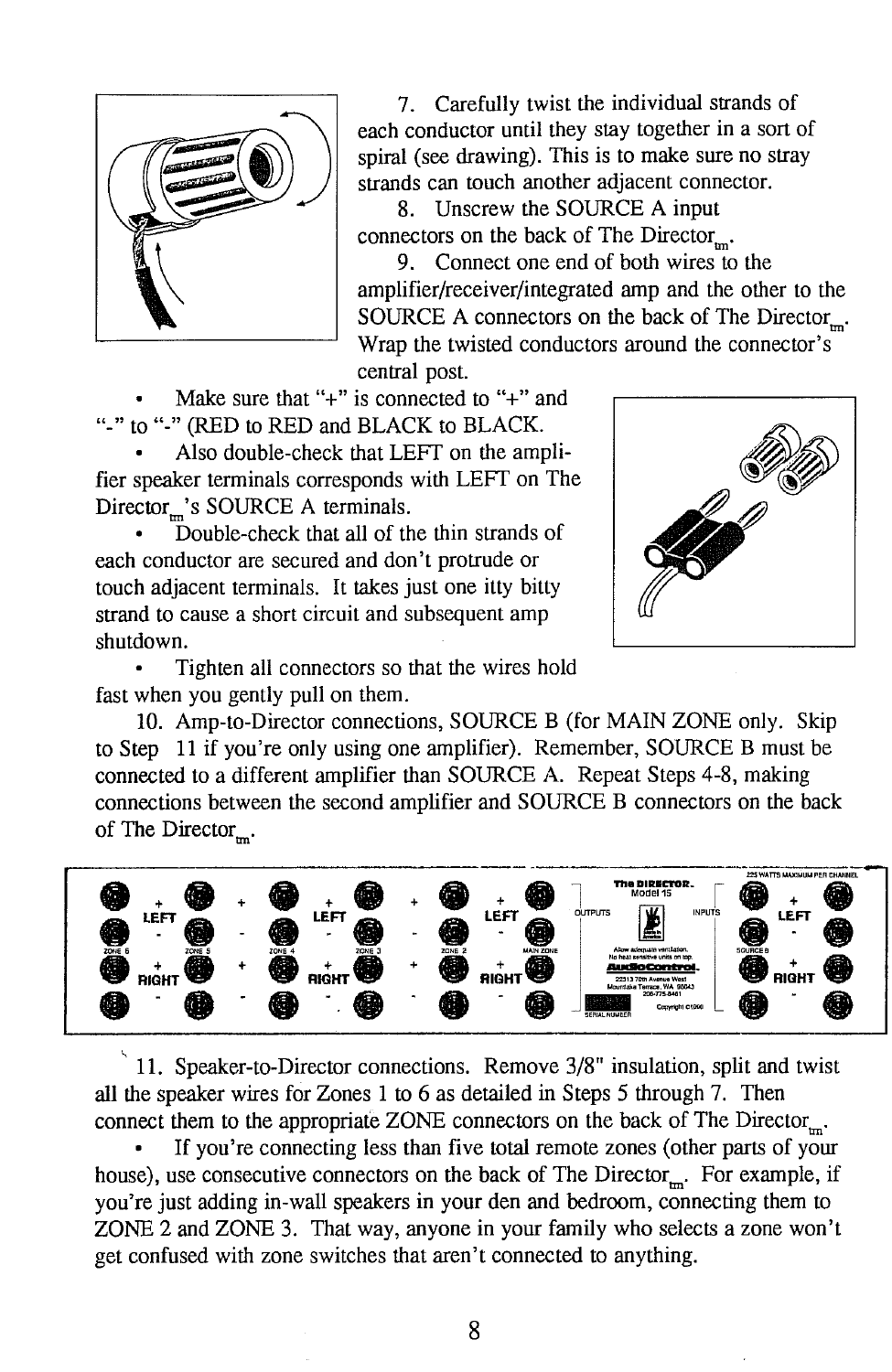Make sure that your main listening room speakers are connected to the MAIN ZONE outputs on The Director  $\mathbf{r}_{\mathbf{m}}$ .

Double-, nay TRIPLE-check left/right and "+" $/$ "-" polarities for each zone's speaker connections. Consistency is the key.

If you're rack mounting The Director  $_m$ , attach it to the rack mount rails now. Make sure to use soft plastic grommets or washers between the screws and the surface of the component to avoid scratches.

12. You're done! Now for the details of operation.

# **IV. A GUIDED TOUR OF THE DIRECTOR'S FRONT PANEL**



Even if you skip this section, read the warning at the end!

Considering how complicated most modern electronic components are, using The Director<sub>c</sub> is a breeze. We'll now acquaint you with each front panel control.

I. MAIN ZONE SOURCE SWITCHES. These select the amplifier/sound source for your main listening room speakers. If you are using just ONE amplifier (connected to SOURCE A) leave both of these rocker switches in the A position. If you have two amps connected to The Director  $\ldots$ , use the SOURCE switches to choose.

2. MAIN ZONE LEVEL CONTROL. This can be thought of as a volume control just for your main speakers. NOTE: It controls the volume level of either SOURCE (A or B) which has been selected with the MAIN LEVEL SOURCE SWITCHES.

3. MAIN ZONE LEVEL CONTROL BYPASS. In the ON position, the LEVEL control works. When you change these switches to BYPASS, the LEVEL control has no effect on the volume level of your main listening room speakers.

4. ZONE 2 THROUGH 6 SWITCHES. When each is in the ON position, sound from SOURCE A will go to that room. You might want to label the ones you're using with the appropriate room designation.

WARNING-THE PARTY FACTOR

Sustained peak power versus FTC rated RMS power

When feeding music to more than TWO zones, take care not to turn up the volume too loud. This could overheat and potentially damage The Director! With the MAIN SYSTEM LEVEL control engaged, do not exceed 225 watts sustained PEAK power. When the LEVEL control is not in use, do not exceed 600 watts sustained peak power.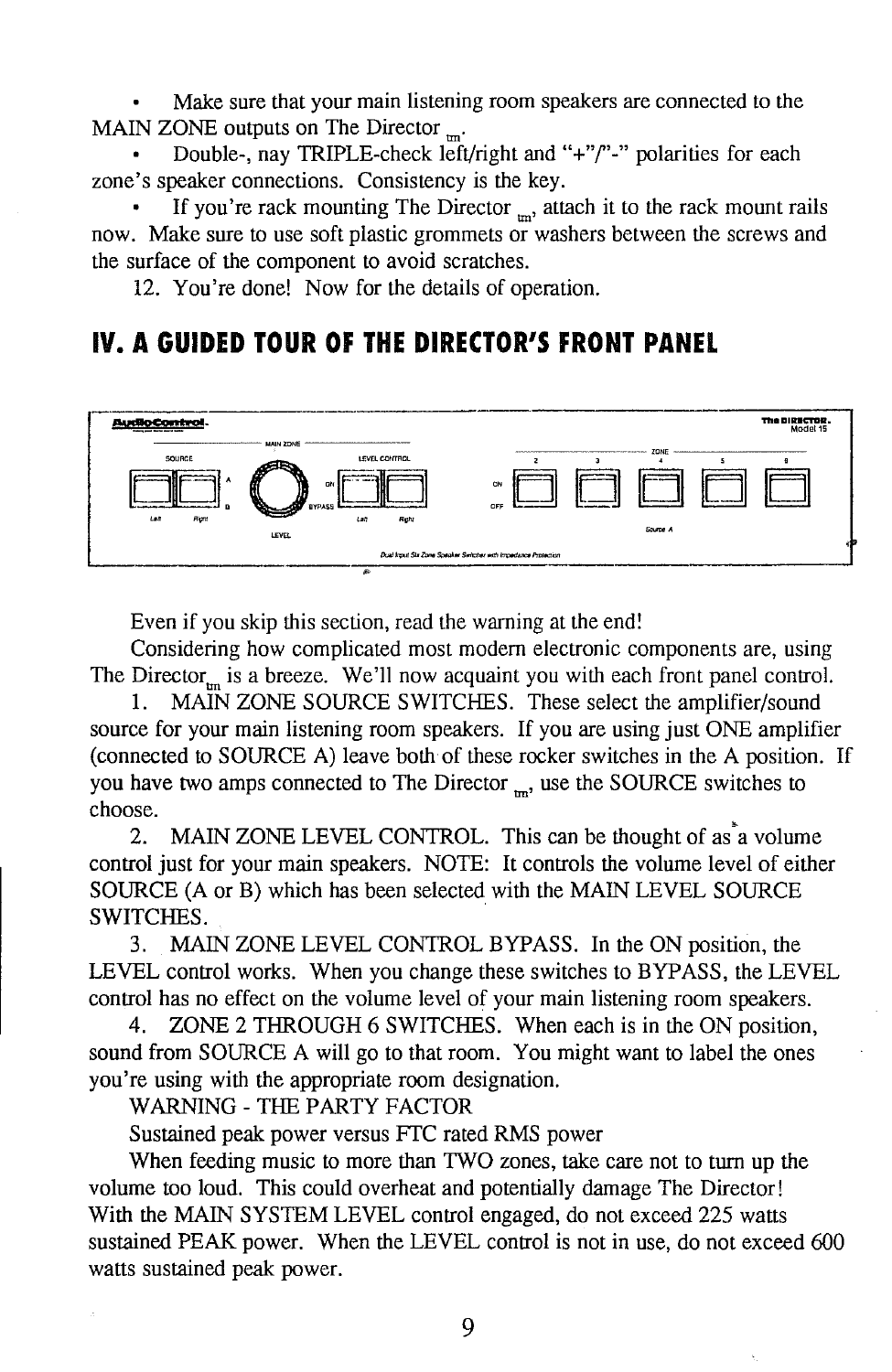What does this mean? What is peak power? Are we saying our component "can't take it?" No, it just means that all of us are potentially capable of getting carried away (or at least our kids are). And that there are all sorts of ways of rating amplifiers.

You're probably familiar with the FTC's 8-ohm power rating for amplifiers. It's very conservative, but that's the rating the government requires manufacturers to use. It came about because of abuse in rating methods, and we heartily endorse it. HOWEVER, most amps will put out far more than their rated wattage during momentary musical peaks. In fact, several amplifier manufacturers boast about the extra power their components will deliver over and above the FTC 8-ohm rating.

These powerful "momentary peaks" occur during bass beats and quick musical crescendos. They happen more and more frequently as you tum up the volume. Eventually, if the amp has a good enough power supply it will be exceeding its FTC rated output many times per second. The cumulative power streaming into The Director <sub>m</sub> then also starts to exceed the amp's maximum FTC rating. We call this sustained peak power.

To summarize, an amplifier with a good power supply can regularly exceed its rated output. It does so when you're playing music with lots of bass and when you turn up the volume a lot. This is why The Director  $<sub>m</sub>$  has more than one rating.</sub> Our suggestion of 150 watts RMS/ch. with the LEVEL control engaged and 450 watts RMS/ch. without the LEVEL control in the circuit is based on the average amount of PEAK DYNAMIC power most widely distributed amps and receivers put out (about 30% above rated power). But, as we noted, many amps can far exceed this. And you have no way of measuring sustained peak power even if the amplifier has power meters, since they are comparatively slow and sluggish in their operation.

Now, most of us refrain from blasting ourselves out or over-driving our amps when adjusting the volume of our main system. But remote zone speakers don't give you immediate loudness feedback, since they're elsewhere in your home. So, during a serious party, you may (or your heavy metal teenage son may) tum up the volume of zones 2-6 into the ear-splitting range and (hopefully) not really know what they've done. The amplifier will pound it's heart out and, if it's powerful enough, can seriously overheat The Director  $\mathbf{m}$ .

Thus, since a 150-watt amplifier can easily deliver regular 225-watt peaks when really driven hard, you MUST be careful when powering multiple zones at high volumes or The Director  $_{\rm m}$  may get too hot. Amplifiers in the 60 to 100-watt range won't overheat The Director  $\ldots$  (But if you foolishly try to blast music at high volume through your whole house with, for example, a 30-watt amp, you may instead hurt the amp or at least trip its protection circuits).

How do you stay within the realistic limitations of The Director's sustained peak power ratings? Monitor how hot it gets. Warm is OK. But if you can't keep your hand on the top cover near the cooling vents, you are either 1) powering too many remote zones at too high a level, or; 2) REALLY cranking a couple of zones including your MAIN ZONE speakers. Either way, back off.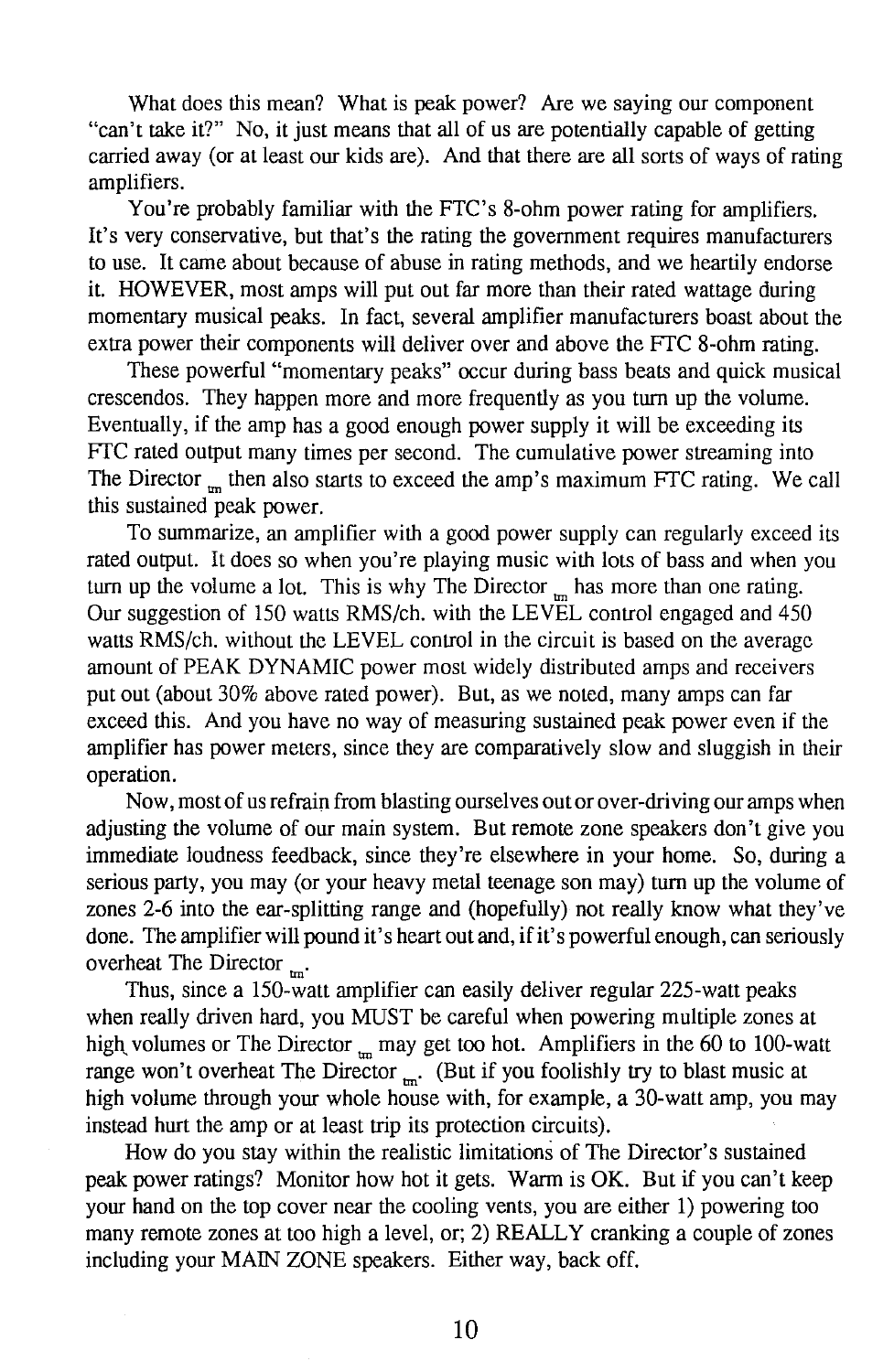#### **V. FOR EXPERTS**

The Impedance Protection resistors that safeguard the MAIN ZONE speaker outputs may be removed to achieve a true, "straight wire" signal path. This modification requires opening The Director's case and SHOULD ONLY BE UNDERTAKEN BY PROFESSIONAL INSTALLERS. If you're installing your own multi-room system and desire this modification, consult your AudioControl dealer. In other words, don't try this at home, folks.

1. To implement this modification, you must be sure that the amplifier can drive the MAIN ZONE speaker load in parallel with another 4-ohm load, which will often result in a lower-than-4-ohm load at the amp. In other words, if the MAIN ZONE speakers are rated at 4 ohms, they're going to be combined with another 4-ohm load (the other 5 zones of The Director  $\Box$ ) resulting in a 2-ohm load at the amplifier.

To calculate the total amp load, use this formula:

#### TOT AL IMPED ANCE = <sup>(MAIN</sup> ZONE Speaker impedance)x4 (MAIN ZONE Speaker impedance)+4

To put it another way, multiply the MAIN ZONE speaker impedance by 4 and then divide the result by the sum of the MAIN ZONE impedance PLUS 4.

When mulling over this figure and comparing it to the amp's capabilities, remember that many speakers dip far below their "nominal rated impedance" over the entire frequency spectrum (For example, a VERY popular line of speakers out right now is rated at "6 ohms", but they dip to below ONE ohm in the mid bass region). In other words, be careful when the TOTAL IMPEDANCE depved from the above formula gets much below 4 ohms. If it's below 2 ohms, forget about removing anything: Leave The Director's Impedance Protection in.

2. Remove the top cover of The Director  $\mathbf{m}$ .

3. Using Illustration, identify Wires A and B, and Locations 1, 2, 3, 4.

4. Move Wires A and B from Locations 1 and 2 to Locations 3 and 4, respectively.

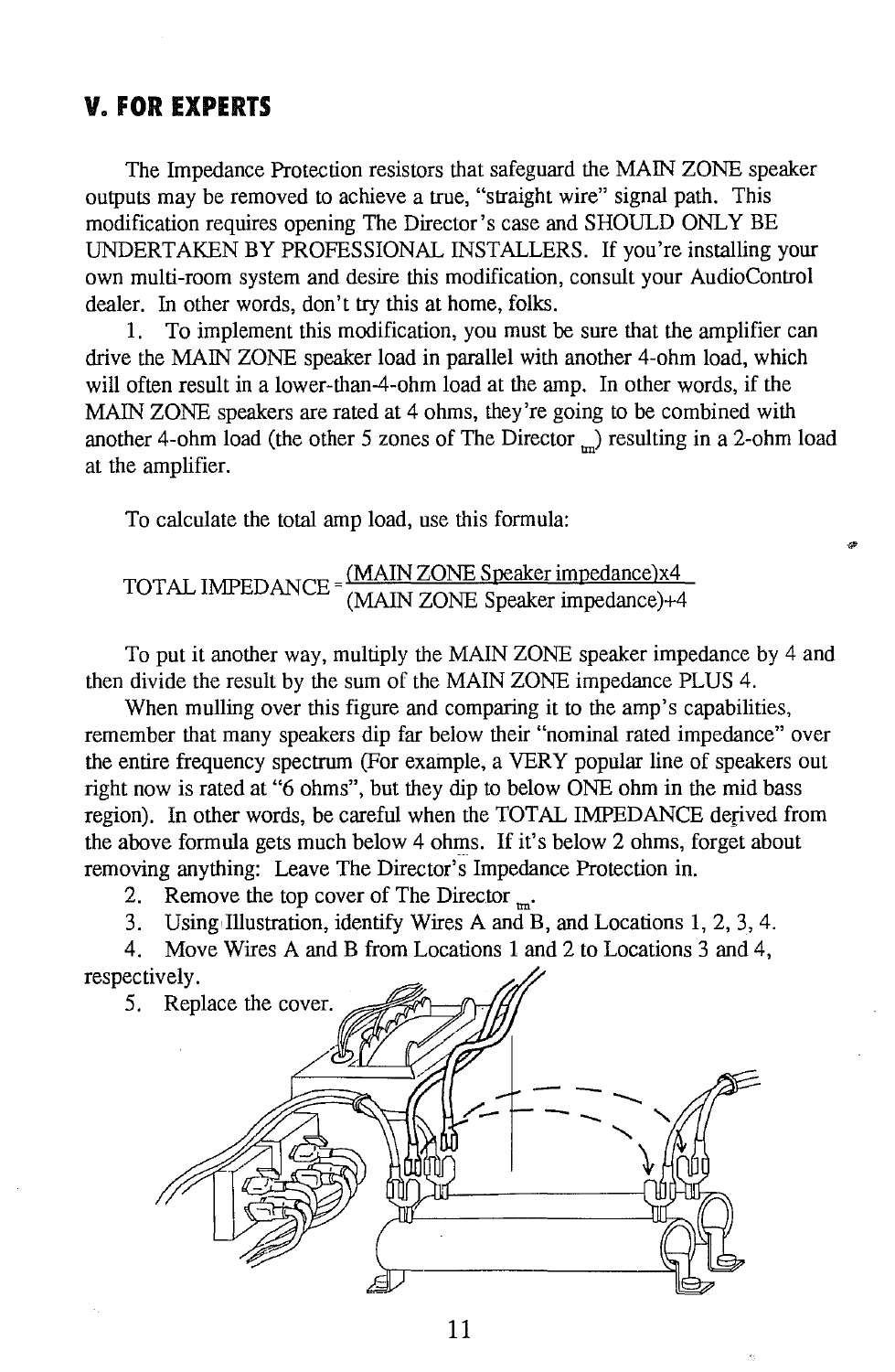## **VI. GETTING CREATIVE**

Note that the MAIN SYSTEM SOURCE switch is really two switches, one for each stereo channel. This is because we wanted to use the highest quality components: We weren't satisfied with the quality of any ONE switch that could handle TWO channels of up to 225 watts per channel. So we used two ultra-high quality switches instead to guarantee great reliability and sound quality.

Anyway, the fact the left and right channels are separate opens up several possibilities if you're willing to settle for mono rather than stereo.

You could connect different MONO inputs to the LEFT and RIGHT channels of SOURCE B. Then the individual left/right MAIN ZONE SOURCE switches could assign a different music source to each channel.

You could assign the MAIN ZONE connections to another room (hooking your big main speakers to one of the other zones). Why? It may be a room where somebody wants music in one area and someone else needs comparative quiet. For example, a den where the kids play at one end and you try to figure out your new computer at the other end. Or a bedroom with speakers on each nightstand. The individual L/R SOURCE buttons could be used to route soothing music to one person while the speaker close to the other was silent.

This is just the beginning. Since the LEVEL CONTROL switches are also individual, you could reduce (rather than tum off) the sound to one MAIN ZONE speaker while letting the other play at full volume. Be creative.

# **VII. SEVERAL BRAZEN PLUGS FOR OTHER AUDIOCONTROL PRODUCTS**

Okay, we know you have a stereo system. And we just happen to make several products which can vastly improve its overall sound — not to mention the sound of your remote zone in-wall speakers.

AudioControl started out making graphic equalizers. A well-designed equalizer can be a remarkable enhancement. They can make a greater improvement in the sound of your system than any other addition or upgrade. More bass, better



bass, less harshness and the ability to hear music the way you want it.

We made this possible with new features and by adding built-in test analyzers that let you adjust our equalizers to instantly compensate for

speaker and room deficiencies.

We also made our components durable, high-value and free of distortion and noise. The result is that we're the number one add-on equalizer recommendation of discerning audio specialty retailers across America. We urge you to explore the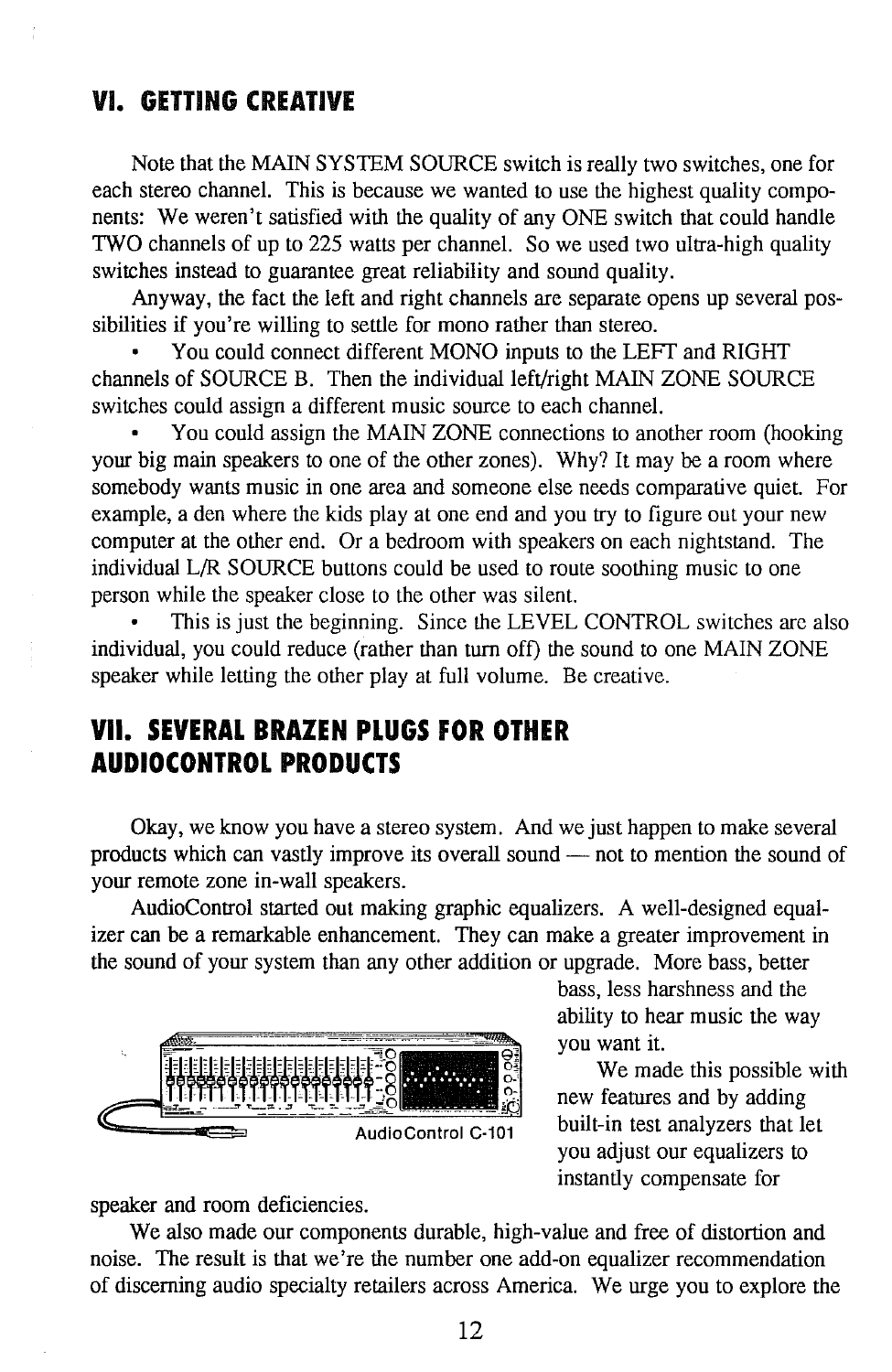audible sonic benefits possible with our C-101, TEN and TEN PLUS models. Unlike cheap equalizers, AudioControl's designs will NOT degrade the overall sound of your system, but rather significantly improve its sound.

We also make an add-on enhancement so unique and so dramatically enjoyable that we have received a patent

on it as well as numerous industry awards: The Phase-Coupled Activator. If you listen to older recordings  $-$  be you simply MUST own a Phase Coupled Activator. If you have



a home video theater with surround sound, check this component out. If you just like your rump bumped with ANY kind of music, a Phase-Coupled Activator is MANDATORY.



AudioControl Phase Coupled Activator

What does it do? It RESTORES low bass. It's not a "bass synthesizer"; it's not an equalizer which can only boost existing bass. Instead, the Phase-Coupled Activator detects harmonic fragments of bass notes which

was lost in the recording process and reconstructs them. With the right speakers, you will feel it down to your brain stem. Yet the restoration is never obtrusive or artificial. It just matches the music.

Okay, enough commercials.

Once again, we thank you for adding an AudioControl component•to your system and hope you enjoy a lifetime of performance and convenience.

## VIII. **LIMITED WARRANTY**

People are scared of warranties. Lots of fine print. Lots of noncooperation. Months of waiting around.

Well, don't be scared of this warranty. It's designed to make you rave about us to your friends. It's a warranty that looks out for you and helps you resist the temptation to have your friend "Who's good with electronics", try to repair your AudioControl Director. So go ahead and read through this warranty, then enjoy your new component for a few days before sending in the warranty card and comments.

"Conditional" doesn't mean anything ominous. The Federal Trade Commission tells all manufacturers to use the term to indicate certain conditions have to be met before they'll honor the warranty. If you honor these conditions, we will warrant all materials and workmanship on your Director for FIVE YEARS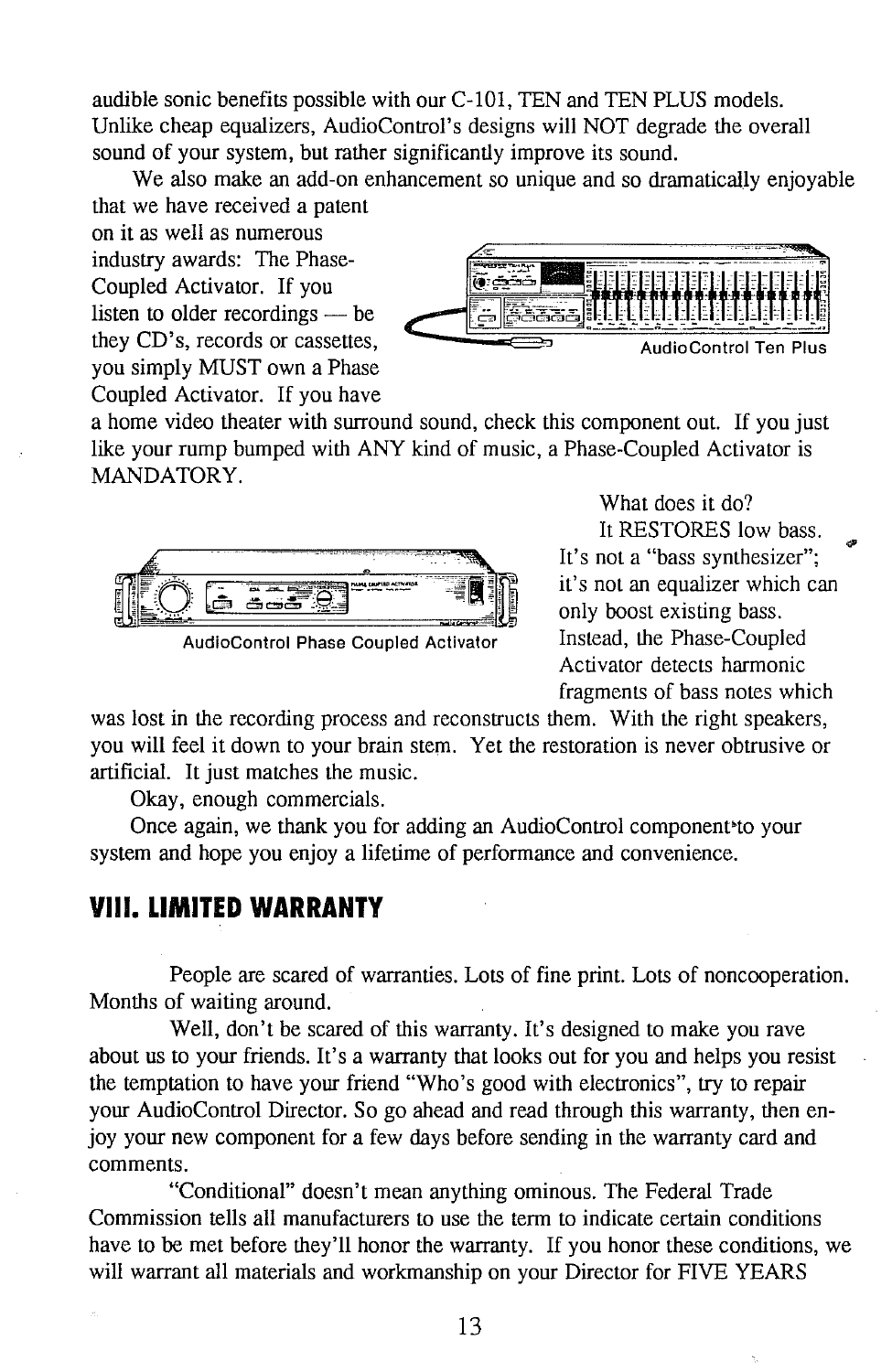from the date you bought it, and will fix or replace it, at our option, during that time. Here are the conditions that make this warranty conditional:

1. You have to fill out the warranty card and send it to us within 15 days after you purchased your Director.

2. You must keep your sales slip or receipt so you have proof when and from whom you bought your Director. We're not the only company to require this, so it's a good habit to get into with any stereo purchase.

3. Your Director has to have been originally purchased from an authorized AudioControl dealer. You do not have to be the original owner to take advantage of the five year warranty, but the date of the purchase is still important so be sure to get a copy of the sales slip from the original owner.

4. You cannot let anybody who isn't (a) The AudioControl Factory; (b) An authorized service center; or (c) Someone authorized in writing by AudioControl to service your Director. If anyone other than (a), (b), or (c) messes with your Director, that voids the warranty.

5. The warranty is also void if the serial number has been altered or removed, or if the AudioControl Director is used improperly. Now that sounds like a big loophole, but here is all we mean by it. Unwarranted abuse is; (a) Physical damage (our home products are not meant to be used as jack stands for your car); (b) Improper connection. We have done the best we can to protect the inputs, however, 240 volts into the jacks can fry the innards of the poor beasty. (c) Sadistic things. This is the best home product we know how to manufacture, but if you use it for a Christmas tree stand and gel it full of water, things will go wrong.

Assuming you conform to number 1-5, and it isn't all that hard to do, we get the option of deciding whether to fix your old unit or replace it with a new one.

## **legalese Section**

This is the only warranty given by AudioControl. This warranty gives you specific legal rights that vary from state to state. Promises of how well your Director will work are not implied by this warranty. Other than what we've covered in the warranty, we have no obligation, express or implied. Also, we will not be obligated for direct or indirect damages to your system caused by hooking up the AudioControl Director.

Failure to send in a properly completed warranty card negates any service claims.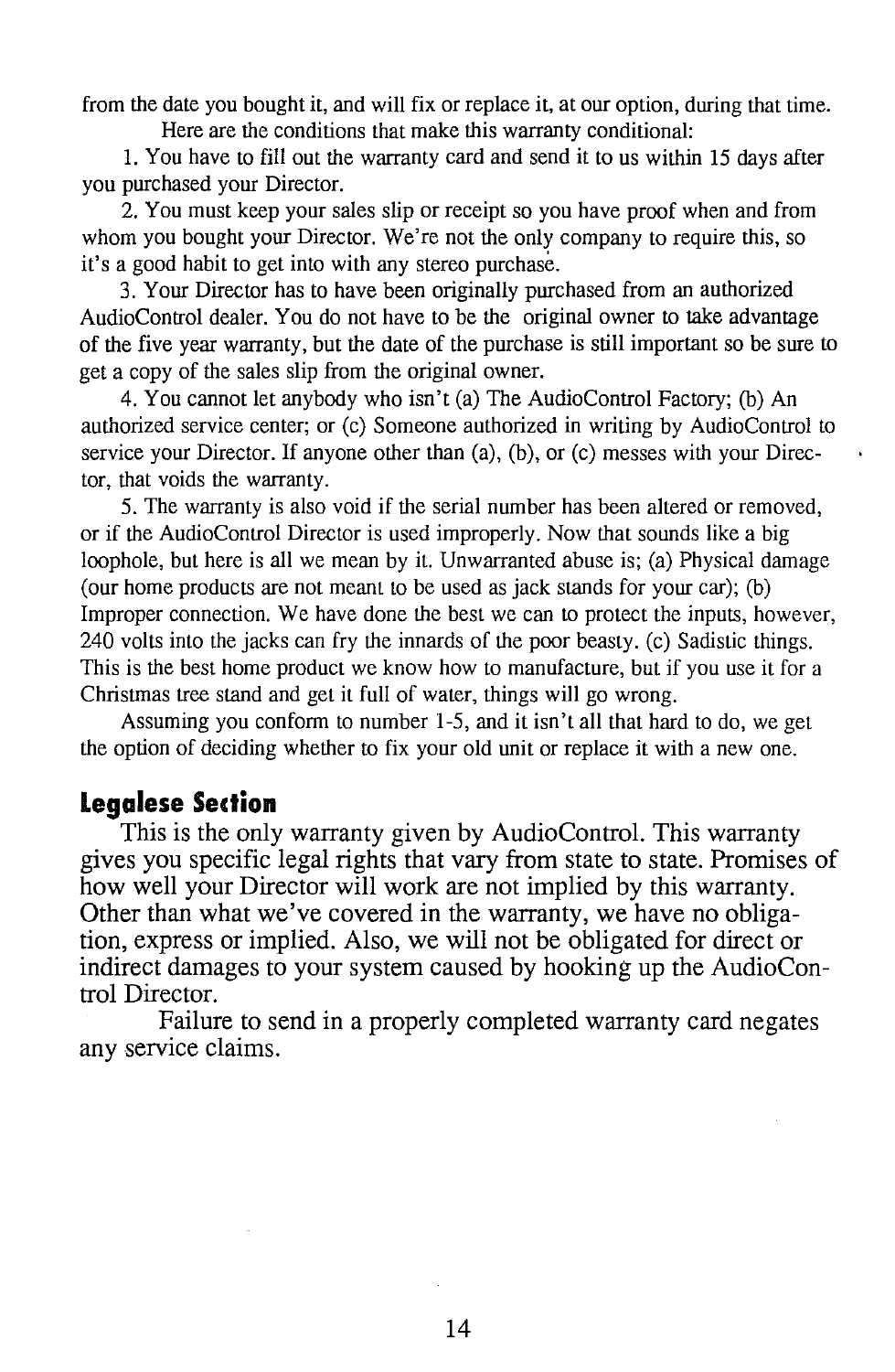# IX. **SPECIFICATIONS**

Inputs: Outputs: Nominal Impedance: Maximum Sustained Peak Power: Maximum RMS Power: Dimensions: Weight: 2, stereo 6, stereo 4 ohms with LEVEL control *engaged,* 225 W with LEVEL control *off.* 600 W\* with LEVEL control *engaged,* 150 W with LEVEL control *off,* 450 W\* without rack mount,  $3.5$ "H x  $17$ "W x l l.5D" (including binding posts) with rack mount, 3.S"H x 19"W x 11.5D" (including binding posts) 9 lbs. \* see WARNING in Section IV of this manual.



©AudioControl 1990 All Rights Reserved. Written, designed, printed, folded and stuffed into the box in the U.S.A. Probably on a really cloudy or rainy day considering where we live.

# **Block Diagram**